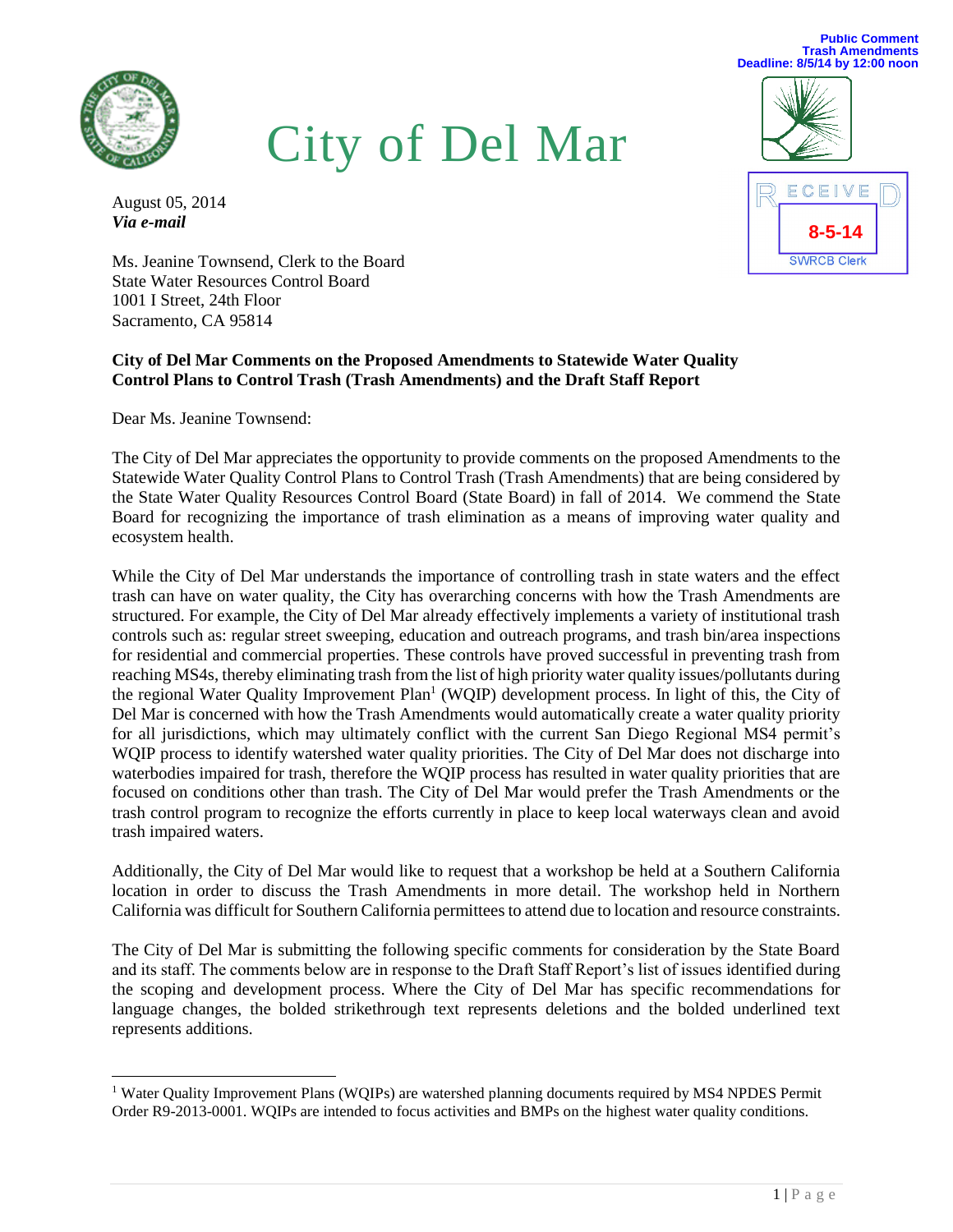## **Issue 1 – How should Trash Amendments define "trash"?**

- The City of Del Mar supports the staff recommendation in the Draft Staff Report to combine definitions from Basin Plans, California Government Code and the California Water Code to define trash. However, the City is concerned with "natural materials" such as leaf litter and pine needles being included in the trash definition.
- The City of Del Mar suggests the following edits to the definition of Trash in Appendix I, Definition of Terms, of the Ocean Plan and Appendix A, Glossary, of the Inland Surface Waters, Enclosed Bays, and Estuaries of California (ISWEBE) Plan:

o *Trash means all improperly discarded solid material from any production, manufacturing, or processing operation including, but not limited to, products, product packaging, or containers constructed of plastic, steel, aluminum, glass, paper, or other synthetic or natural materials.*

# **Issue 2 – What type of water quality objective (WQO) should be considered?**

 The City of Del Mar does not support having a numeric water quality objective of zero. The City of Del Mar supports using a narrative WQO for trash as it is a more practical means of implementing a prohibition of discharge. The City of Del Mar supports the language in Chapter II.C.5 of the Ocean Plan and Chapter III.B of the ISWEBE Plan: "Trash shall not accumulate in ocean waters, along shorelines or adjacent areas in amounts that adversely affect beneficial uses or cause nuisance."

#### **Issue 3 –Which surface waters should the Trash Amendments be applicable to?**

- The City of Del Mar supports applying the Trash Amendments to only those waterbodies that are listed on the 303(d) list as impaired for trash. Due to the recent issuance of the San Diego Regional MS4 permit, Del Mar is focusing efforts on prioritizing water quality issues through the WQIP process. This comprehensive planning process prioritizes water quality conditions, including trash, for each watershed in order to effectively and efficiently target the highest priority water quality conditions. Through this analysis, trash is considered a lower tier priority water quality condition due to the fact that the waterbodies surrounding the City of Del Mar are not impaired for trash, nor have been identified as having trash issues. The Trash Amendments should not supersede existing stakeholder-based watershed planning efforts, effectively determining, without validation, that trash is the highest priority in all watershed areas and potentially requiring the refocusing of resources from stakeholder developed priorities.  $\mathbf{1}$
- The City of Del Mar would support adding a requirement to Trash Amendments where jurisdictions without waters impaired for trash would still be required to conduct education and outreach efforts or if currently conducting, continue current trash control strategies.
- The City of Del Mar suggests the following edits to the Trash Amendments, Chapter III.L.1.b of the Ocean Plan and Chapter IV.B.1.b of the ISWEBE Plan:

o *These Trash Provisions apply to all surface waters of the State that are listed on the 303(d) list as impaired for trash, with the exception of those waters within the jurisdiction of the Los Angeles Regional Water Quality Control Board (Los Angeles Water Board) for which trash Total Maximum Daily Loads (TMDLs) are in effect prior to the effective date of these Trash Provisions; provided, however, that:* 

 *(3) Jurisdictions without listings on the 303(d) list for trash, shall conduct institutional control efforts or if currently conducting, continue trash control strategies.*

**Issue 5 – Where should the trash control measures be employed?**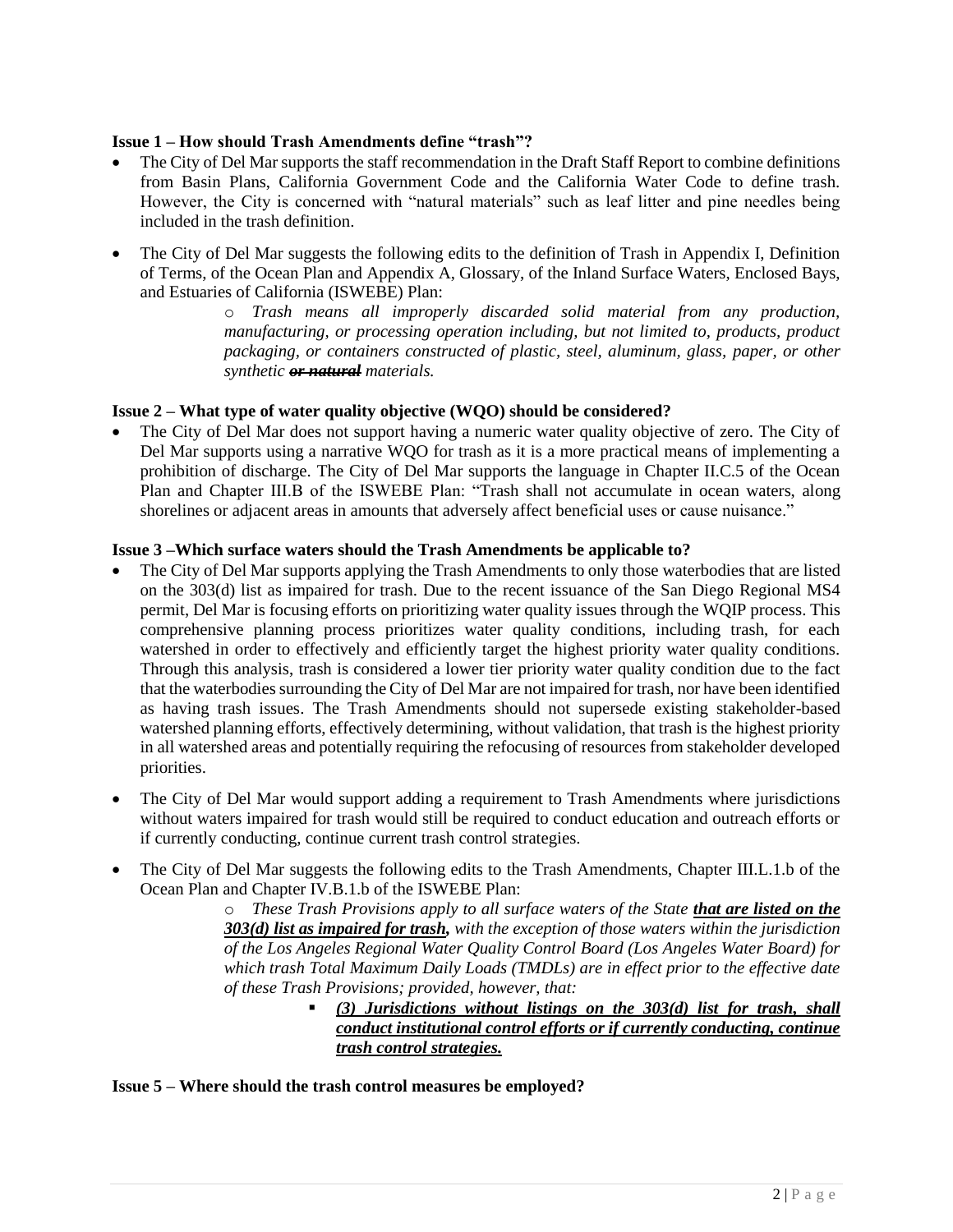- The City of Del Mar supports limiting the application of the Trash Amendments to only those waterbodies that are listed on the 303(d) list as impaired for trash. The City of Del Mar supports that the Trash Amendments apply to "high trash generating areas" when those areas include waterbodies that are listed on the 303(d) list as impaired for trash. The City of Del Mar believes permittees should have flexibility in defining "high trash generating areas" in their respective jurisdiction to allow catchment systems to be placed in areas with the greatest impact.
- The City of Del Mar suggests the following edits to the Trash Amendments, Chapter III.1.b of the Ocean Plan and Chapter III.B.1.b of the ISWEBE Plan:

o *These Trash Provisions apply to all surface waters of the State listed on the 303(d) list as impaired for trash, with the exception of those waters within the jurisdiction of the Los Angeles Regional Water Quality Control Board (Los Angeles Water Board) for which trash Total Maximum Daily Loads (TMDLs) are in effect prior to the effective date of these Trash Provisions; provided, however, that:*

 The City of Del Mar suggests the following edits to the Trash Amendments, Chapter III.L.2.a of the Ocean Plan and Chapter IV.B.3.a of the ISWEBE Plan:

o *(1) Track 1: Install, operate and maintain full capture systems in their jurisdictions for all storm drains that captures runoff in catchment areas where from one or more of the priority land uses comprise >25% of the land area in the catchment in their jurisdictions; or*

o *(2) Track 2: Install, operate, and maintain any combination of full capture systems, other treatment controls, institutional controls, and/or multi-benefit projects within either the jurisdiction of the MS4 permittee or within the jurisdiction of the MS4 permittee and contiguous MS4s permittees, so long as such combination achieves the same performance results as compliance under Track 1 would achieve for all storm drains that captures runoff in catchment areas where from one or more of the priority land uses comprise >25% of the land area within the catchment within such jurisdiction(s).*

#### **Issue 8 – How should the Trash Amendments address time schedules?**

- The City of Del Mar believes that the time schedule for compliance with the Trash Amendments should apply only to those waters listed on the 303(d) list for trash. When a waterbody becomes impaired for trash and is listed on the 303(d) list that would trigger the time schedule for full compliance with the Trash Amendments.
- The City of Del Mar believes that a better time schedule for implementation of the Trash Amendments would be for the 10 year time clock to begin after the permittee officially submits their notice of choosing Track 1 or Track 2. This would prevent the 10 year time clock from starting during the time period where the City is researching and developing a trash program compliant with the Trash Amendments.
- The City of Del Mar suggests the following edits to the Trash Amendments, Chapter III.L.4.a.(3) and (4) of the Ocean Plan and Chapter IV.B.5.a.(3) and (4) of the ISWEBE Plan:

o *NPDES Permits Regulating MS4 Permittees that have Regulatory Authority over Priority Land Uses and that have waters listed on the 303(d) list as impaired for trash.* o *For MS4 permittees that elect to comply with Chapter III.L.2.a.1. (Track 1), full compliance shall occur within ten (10) years of the permittee's notice indicating which track was chosen effective date of the first implementing permit (whether such permit is re-opened, re-issued or newly adopted), along with achievements of interim milestones such as an average of ten percent (10%) of the full capture systems installed every year. In no case may the final compliance date be later than fifteen (15) years from the <i>permittee's written notice indicating which track was chosen effective date of these Trash Provisions.*